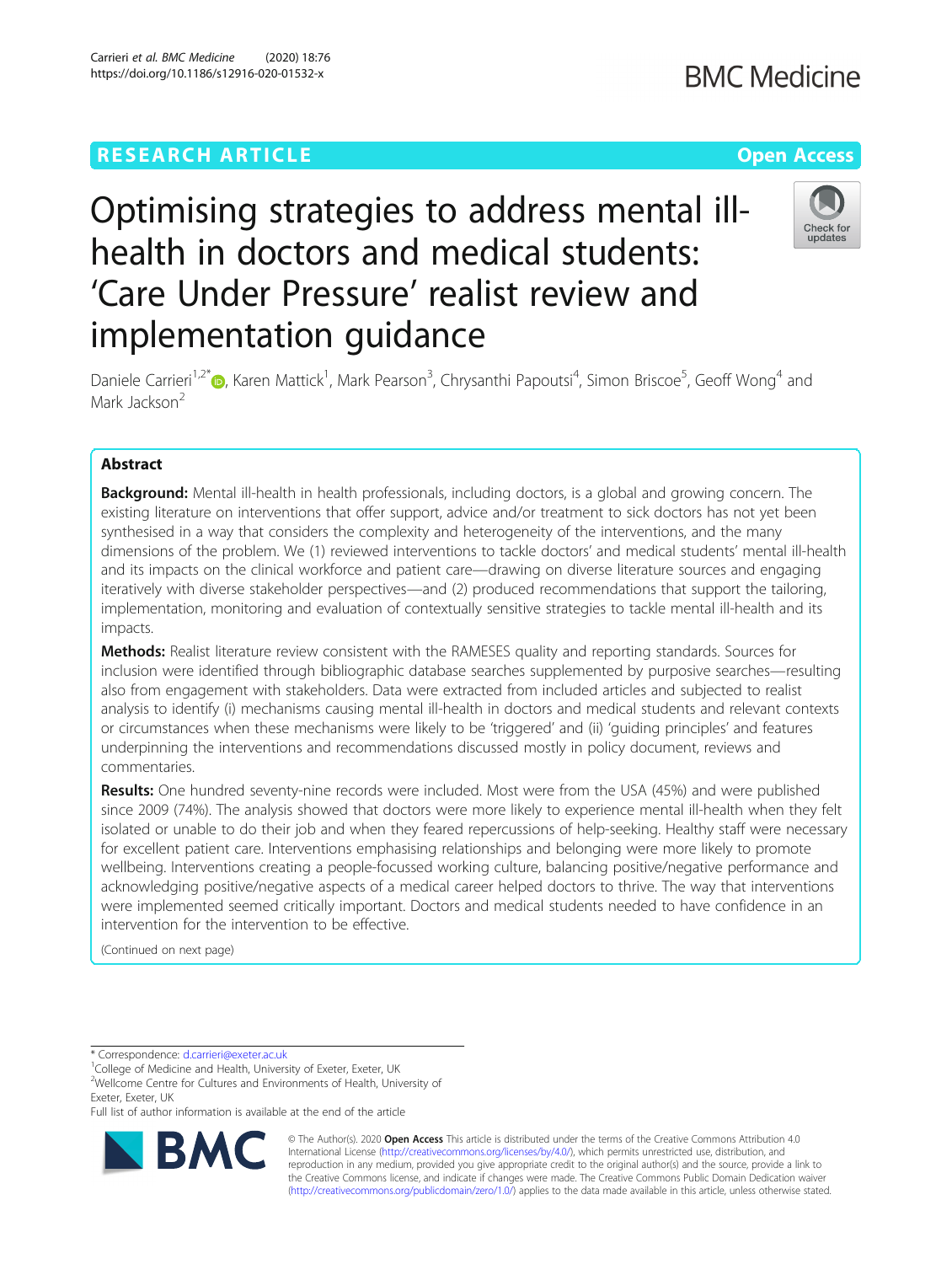# (Continued from previous page)

**Conclusions:** Successful interventions to tackle doctors' and students' mental ill-health are likely to be multidimensional and multilevel and involve multiple stakeholders. Evaluating and improving existing interventions is likely to be more effective than developing new ones. Our evidence synthesis provides a basis on which to do this.

Study registration: PROSPERO CRD42017069870. Research project webpage <http://sites.exeter.ac.uk/cup/>

Keywords: Wellbeing, Doctors, Physicians, Medical students, Mental ill-health, Burnout, Distress, Intervention, Stress management, Coping, Prevention, Organisational culture, Job satisfaction

# Background

The mental ill-health of doctors is a global, increasingly pressing and intractable problem [\[1](#page-9-0)–[4\]](#page-9-0) affecting all medical specialties and career stages [[5](#page-9-0), [6](#page-9-0)]. Its consequences are significant and far-reaching, both within and beyond healthcare, and include poor quality or inequitable patient care [\[7,](#page-9-0) [8](#page-9-0)], absenteeism (doctors taking short or long-term sick leave), presenteeism (doctors working whilst unwell), poor workforce retention (doctors leaving the profession temporarily/permanently) and even suicide [\[9](#page-9-0)]. The processes leading to mental ill-health of doctors and medical students are also complex and multiple, encompassing individual, group, organisational, professional and sociocultural dimensions. Examples of these dimensions comprise the demanding nature of the profession, the pressure to deliver excellent care with shrinking resources, loss of autonomy and erosion of professional values, and perceived stigma around mental illness [[10](#page-9-0)].

Most research to date is undertaken within disciplinary silos and fails to consider simultaneously the many dimensions that may negatively affect doctors' wellbeing [[11](#page-9-0)–[13](#page-9-0)]. Notably, the current emphasis on resilience places responsibility for good mental health with the individual doctor, but resilience training alone is not likely to solve such a complex and multidimensional issue and may even aggravate how doctors experience workrelated pressures, potentially contributing to mental illhealth [\[14](#page-9-0)]. We found evidence of this from both systematic reviews and commentaries [[11](#page-9-0)–[13](#page-9-0), [15](#page-9-0)].

Some positive signs are starting to surface. An important recent example is the 11th revision of the International Classification of Diseases (ICD-11) which classifies burnout as an occupational phenomenon rather than a medical condition.<sup>1</sup> This classification challenges the emphasis on resilience and individual responsibility for burnout, highlighting the role (and therefore the responsibility) of the workplace. There is also a growing interest in a range of resources and initiatives that promote doctors' and medical students' wellbeing—at different levels, e.g. preventive, screening and therapeutic—both locally [\[16\]](#page-9-0) and internationally [\[15\]](#page-9-0).

However, more needs to be done to prevent further deterioration in the mental ill-health of doctors and medical students. In the United Kingdom (UK), the wellbeing-related results from the 2018 annual NHS staff survey are the worst in the last 5 years, with almost 40% of respondents indicating they had been unwell in the past 12 months because of work-related stress [[17](#page-9-0), [18](#page-9-0)].

In order to drive positive change, it is vital for research to take an approach consistent with understanding the complexity of the problem. Doing so requires an interdisciplinary perspective that can bridge different viewpoints and approaches [\[19,](#page-9-0) [20\]](#page-9-0). By using an interpretive, theorydriven approach to analysing data from diverse literature sources, realist reviews move beyond description to provide findings that explain how and why contexts can influence outcomes, taking account of the many dimensions (e.g. individual, organisational, socio-cultural) of the problem and the heterogeneity of approaches and interventions [\[21](#page-9-0)]. By undertaking a realist review and by working in a multidisciplinary research team, we have been able to find, analyse and synthesise research from across disciplinary and professional silos and engage stakeholders in understanding what our findings mean in practice for driving forward change in the system. This is the first ever realist review of interventions to tackle doctors' mental illhealth and its impacts on the clinical workforce. Through this novel approach to analysis, we have been able to generate new insights which have allowed us to make different kinds of recommendations and interventional strategies than other types of research could do.

## **Methods**

# Aim and objectives

The aim of our research was to improve understanding of how, why and in what contexts mental health services and support interventions can be designed in order to minimise the incidence of doctors' and medical students' mental ill-health. The main objectives were to:

1. Conduct a realist review on interventions to tackle doctors' and medical students' mental ill-health and its impacts on the clinical workforce and patient

<sup>&</sup>lt;sup>1</sup>For example, [https://www.who.int/mental\\_health/evidence/burn-out/](https://www.who.int/mental_health/evidence/burn-out/en/#.XO2TlgH2dTs.twitter) [en/#.XO2TlgH2dTs.twitter](https://www.who.int/mental_health/evidence/burn-out/en/#.XO2TlgH2dTs.twitter)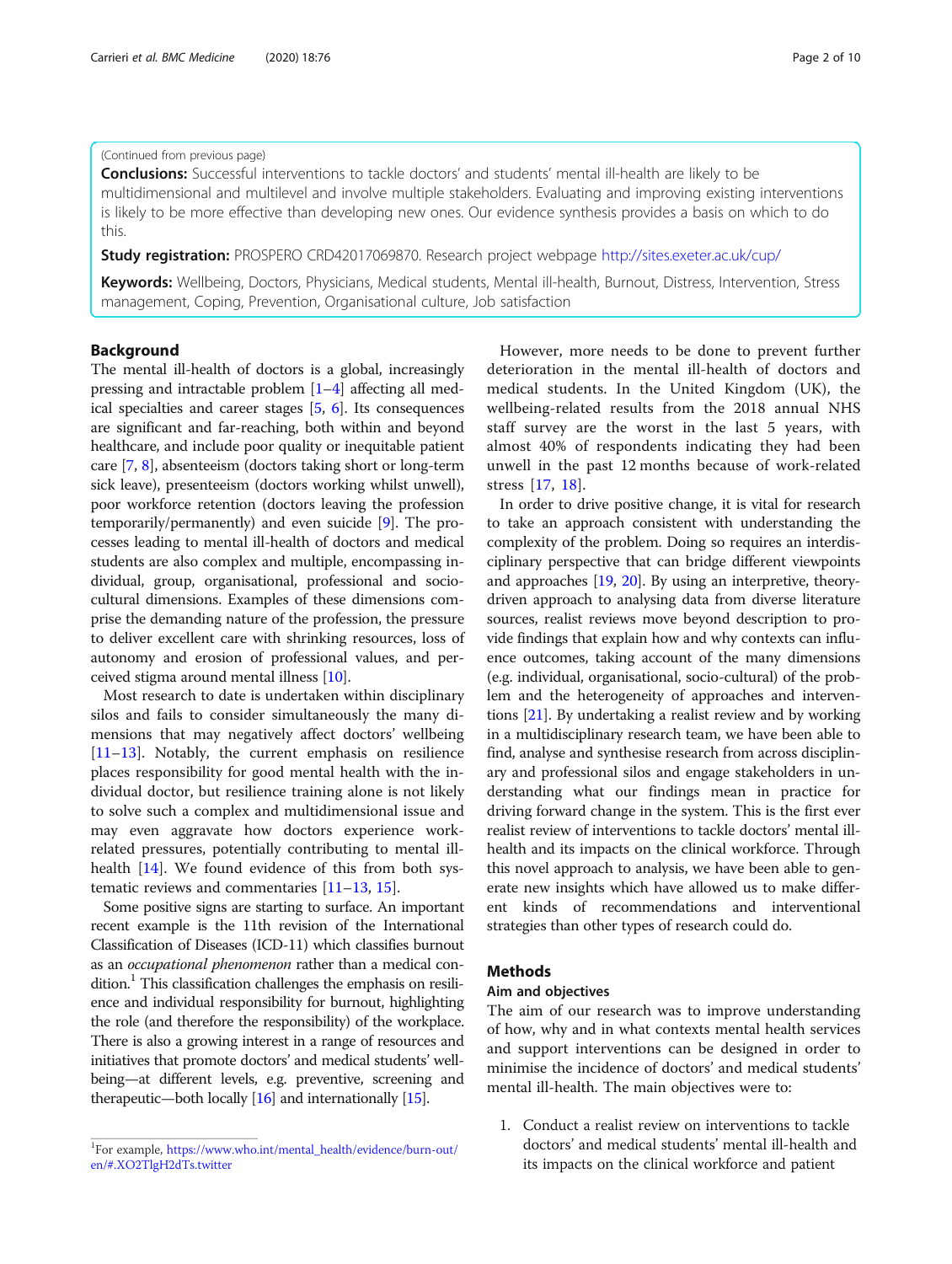care, drawing on a wide range of literature sources and engaging iteratively with diverse stakeholder perspectives to produce actionable theory.

2. Produce recommendations that support the tailoring, implementation, monitoring and evaluation of contextually sensitive strategies to tackle mental ill-health and its impacts.

#### Review process

The realist review followed a detailed protocol which has previously been published [[10](#page-9-0)]. In this section, we provide a brief overview of our detailed review protocol. Our realist review is based on Pawson's five iterative stages: (1) locating existing theories, (2) searching for evidence, (3) selecting articles, (4) extracting and organising data and (5) synthesising the evidence and drawing conclusions [[22](#page-9-0)]. The reporting and conduct of this review is consistent with the RAMESES publication standards and reporting for realist reviews respectively [[23](#page-9-0)].

### Step 1: Locating existing theories

In this first step of the review, we built the initial programme theory (a set of theoretical explanations or assumptions about how a particular programme, process or interventions is expected to work) [\[22](#page-9-0)]. We identified theories that helped to (i) understand the processes leading to mental ill-health in doctors and (ii) understand how interventions aiming to support doctors experiencing mental ill-health are supposed to work (and for whom), when they work, when they do not, why they are not effective and why they are not being used. We iteratively drew on informal iterative discussions, advice and feedback from key content experts representing multidisciplinary perspectives in our Stakeholder Group and an exploratory search of relevant literature.

#### Step 2: Searching for evidence

Our search was designed, piloted and conducted by an information specialist (SB) in consultation with the coauthors. Search terms were derived from the titles, abstracts and indexing terms of relevant studies already known to the review team from background reading and consultation with stakeholders. These 'empirically derived' search terms were supplemented with relevant synonyms selected in consultation with the review team. Several versions of the search strategy were tested in MEDLINE via Ovid by checking that the relevant pre-identified studies were returned and by refining the search terms to optimise the relative recall and precision of the search (i.e. maximising the retrieval of known relevant studies whilst minimising the retrieval of irrelevant studies). In the process of testing and refining the search, we identified additional relevant studies which we also made sure were retrieved in subsequent iterations of the search (see full search strategy in Additional file [1\)](#page-8-0). In December 2017, the final search strategy was translated and run in a selection of medical and psychology bibliographic databases, including MEDLINE, MEDLINE In-Process and Other Non-indexed Citations and PsycINFO (all via Ovid) and ASSIA (via ProQuest). Search results were exported to Endnote (X8, Clarivate Analytics, Philadelphia, USA) and de-duplicated using the automated deduplication feature and manual checking. We did not apply a historical date limit to the database searches. We were particularly interested in the UK setting; therefore, we supplemented bibliographic database searches with forward citation searching of included studies that were set in the UK.

## Step 3: Selecting articles

We included all sources that focussed on mental illhealth, absenteeism, presenteeism or workforce retention; all study designs; all healthcare settings; all studies that included medical doctors/medical students; descriptions of interventions or resources that focus on improving mental ill-health and minimising its impacts; and all mental health outcome measures, including absenteeism, presenteeism and workforce retention.

Using Endnote X8, DC screened the titles and abstracts of all articles resulting from the main and supplementary searches. A random 10% sample of the three sets of results were also screened independently for consistency of application of the inclusion criteria by CP (the second reviewer). Small inconsistencies were identified and resolved through discussion. DC then screened the full texts of the papers resulting from the first round of screening and classified them in categories based on their potential to contribute to programme theory.

The full text of a 10% sample of documents from the main search and a separate 10% sample of full texts from the supplementary searches were assessed and discussed between DC and CP to ensure that decisions for final inclusion and classification into categories have been made consistently. Small inconsistencies were identified that were resolved through discussion.

#### Step 4: Extracting and organising data

The analysis was driven by a realist logic of analysis [\[24](#page-9-0)]. We sought to interpret and explain mechanisms (e.g. the way in which individuals and groups respond to and reason about the resources, opportunities or challenges offered by a particular intervention) causing mental ill-health in doctors and medical students and to identify relevant contexts when these mechanisms were likely to be 'triggered'. These contexts and mechanisms and the resultant outcomes became the way we expressed our causal claims—i.e. we developed and expressed our causal claims in the form of context-mechanism-outcome configurations (CMOcs).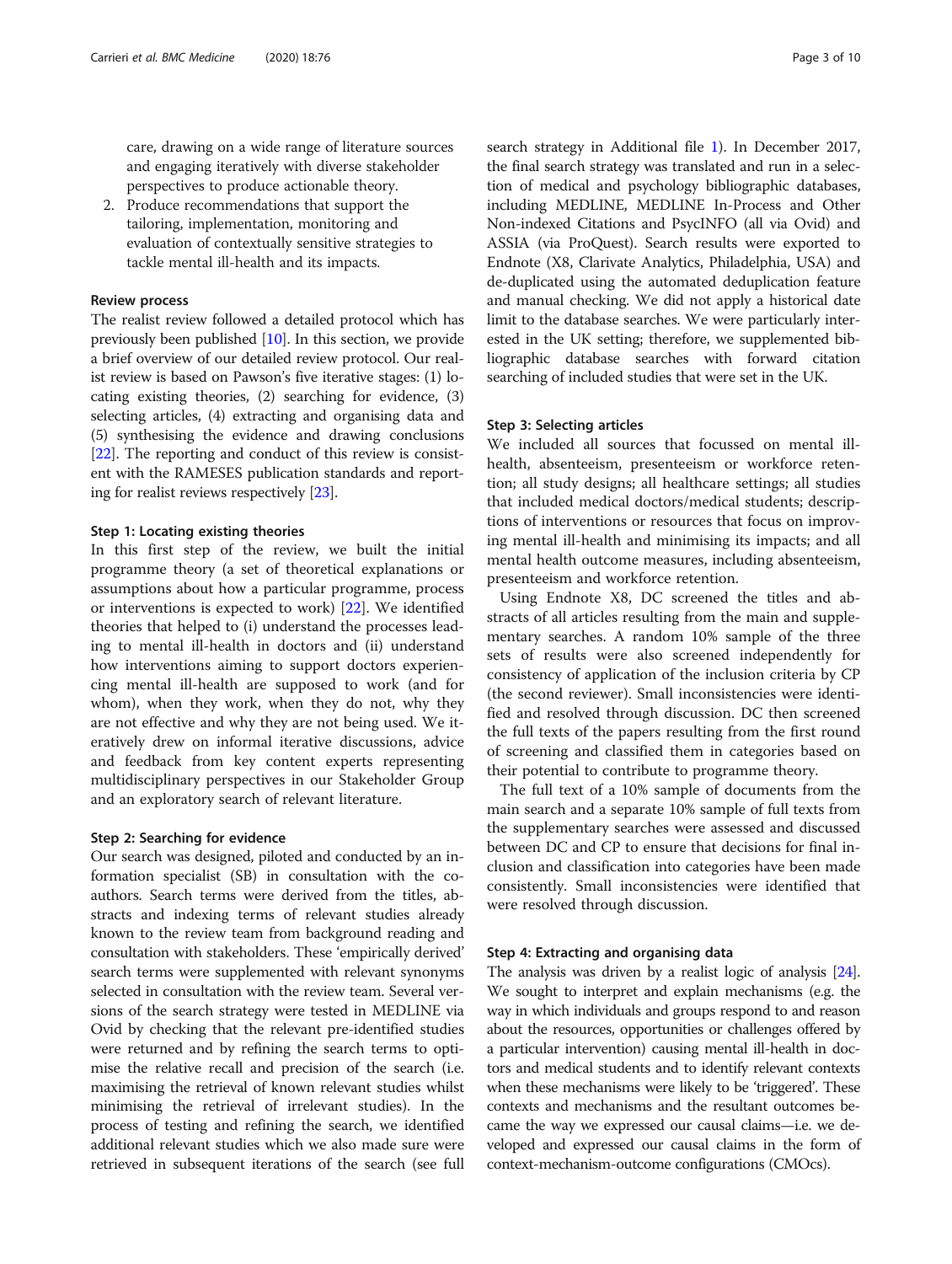# Step 5: Synthesising the evidence and drawing conclusions

We compared and contrasted these CMOcs with the evolving programme theory, so as to understand the place of and relationships between each CMOc within the programme theory. As the review progressed, we iteratively refined the programme theory based on the analysis of data found within included sources, and by stakeholder feedback (see below). Our programme theory and the underpinning CMOcs enabled us to identify the interventions which were more likely to reduce or prevent mental ill-health in doctors, as well as important obstacles to the access and effectiveness of such interventions. We then developed guiding principles based on our programme theory, CMOcs and their related interventions.

#### Stakeholder group

We engaged with a stakeholder group throughout the lifecycle of the project, from the development of the project grant to dissemination. Consultations with stakeholder group members took place as part of 2-h meetings at regular intervals—every 2 months—throughout the project (which lasted 18 months). We arranged additional face-toface meetings with some stakeholders who could not attend the main meetings, as well as using Skype, email exchanges and/or telephone conversations. The group was originally composed of 22 people, including patient representatives, clinicians, doctors-in-training and medical educators, and expanded to include policy makers and members of professional bodies such as the General Medical Council and Health Education England in the latter stages. The group provided content expertise, contributed to refinement of our programme theory and is currently involved in the dissemination of the project's non-academic outputs [\[10\]](#page-9-0). The meetings usually started with a brief slide presentation by our project team to introduce stakeholders to the topic under discussion and realist review approach and to provide a quick update on progress with the review. We presented our findings under development to the group in the form of statements and visual prompts to obtain their feedback. Discussions were designed to be more open-ended in the early stages of the review, but focussed on particular aspects of our results as the project progressed. Later stakeholder groups focussed on actionable findings and dissemination of the study. Additional file [2](#page-8-0) provides a list of the face-to-face meetings, including the number of participants and key topics discussed.

### Results

The main searches identified 3069 studies; 179 studies met the inclusion criteria and were included in the review (see Fig. [1](#page-4-0) for a PRISMA flowchart and Additional file [3](#page-8-0) for a table describing the included studies). Of the included studies, the country most represented was the USA (45%)

(22.3% of the included studies were from the UK); 74% had been published in 2010 or more recently; most were research studies; 33% focussed on structural interventions (those that require changes in the organisation of doctors' work environment, e.g. rotas), 21% focussed on individual interventions (those that target the individual doctor, e.g. mindfulness) and 46% considered both levels together. Most interventional studies were preventative, rather than considering treatment or screening. Less than a quarter of included studies (19%) provided cost information. Of these, costs in 5/179 (3%) were quantified, 24/179 (13%) contained unquantified narrative claims and 6/179 (3%) contained a mix of quantified costs and unquantified narrative claims. No included studies reported a health economic analysis. Finally, most studies referred to doctors or physicians in general, rather than focussing on specific specialties or career stages.

Our realist analysis developed 19 CMOcs, structured around four main clusters: (1) processes leading to mental ill-health: isolation; (2) reducing mental ill-health: groups, belonging and relationality; (3) reducing mental ill-health: balance and timeliness; and (4) implementation methods: engendering trust. Table [1](#page-5-0) provides a summary of the 19 CMOcs, which together make up the programme theory, organised in these four main clusters. The clusters are strongly intertwined, meaning that the likelihood of the success of an intervention strategy is enhanced by its alignment with all the four clusters. Examples of the citations that provide evidence for each CMOc are available in Additional file [4.](#page-8-0)

# Processes leading to mental ill-health: isolation

Our analysis revealed that doctors (and medical students) are more likely to experience mental ill-health when they feel isolated, when they feel unable to do the job they were trained for and when they fear the repercussions of seeking help and support (CMOcs 1–6). These processes blend organisational and work culture factors. The main organisational ones are resources and workload, work structure, workforce planning and governance (CMOcs 1–3). The main factors relating to work culture are medical culture and identity, and in particular the ideas of invulnerability, perfectionism and stigma around mental ill-health within the medical profession (CMOcs 4–6). Considerations of biographical aspects, related to individual psychological predisposition to mental ill-health, personal contexts and/or traumatic events outside of work, were often strongly intertwined with the dimensions described above.

# Reducing mental ill-health: groups, belonging and relationality

Our analysis also showed that interventions that emphasise relationships and belonging (for example with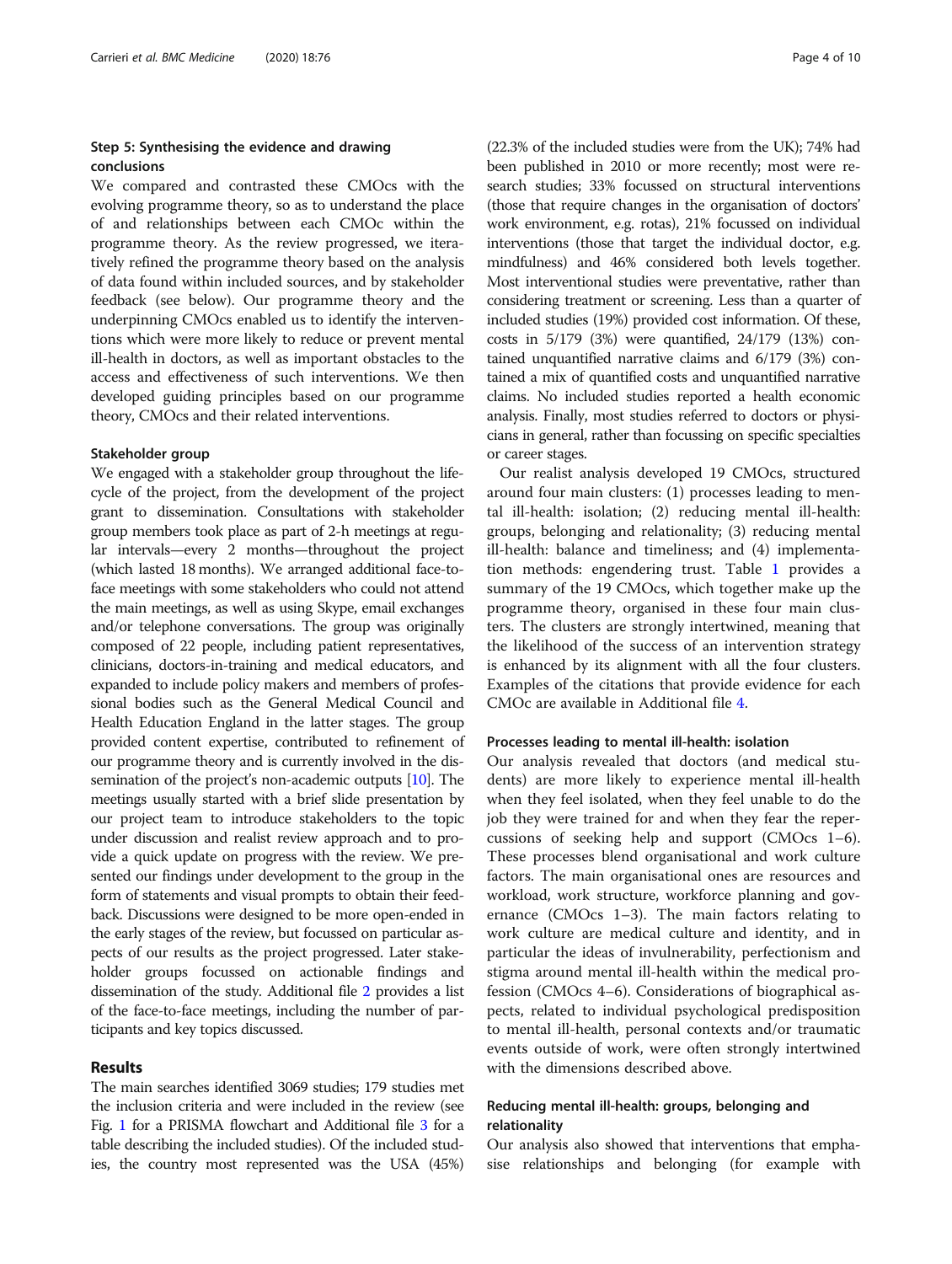<span id="page-4-0"></span>

colleagues, to a healthcare team or the profession) are more likely to promote wellbeing and improve workplace cultures (CMOcs 7–11). The sense of belonging and connectedness, fostered by positive and meaningful workplace relations, can lead to an increased capacity to work under pressure (CMOc 7), can lead to an increased sense of meaning at work (CMOc 9) and can also contribute to normalise vulnerability and mental ill-health (CMOc 8). It is beyond the scope of this review to provide details of what is needed for initiatives to foster effective relationality, but, as suggested by some of our included sources (e.g. [[25](#page-9-0)]) and research in psychology of health [[26](#page-9-0)], relationships that are not imposed via mandatory activities and occur more spontaneously are particularly positive—for example, where the work environment provides protected time and safe spaces for student/doctors to congregate (CMOc 11). Our analysis also suggested that there are some limitations to group approaches and one-to-one support approaches are sometimes preferable, for example when there are significant confidentiality issues, when the individual is under investigation, or after the death of a colleague (CMOc 10).

#### Reducing mental ill-health: balance and timeliness

Our analysis highlighted that interventions that create a people-focussed working culture which recognises that the health and wellbeing of staff is important both as a value in itself and as a necessary precondition to excellent patient care, promotes doctors and medical students learning from both positive and negative performance and acknowledges both the rewarding and stressful aspects of a medical career can help doctors to thrive at work and deal with work pressures (CMOCs 12–15).

It is common for pressured healthcare services to focus more on workforce mistakes, errors and negative patient outcomes and less on positive practice and performance [[27](#page-9-0), [28\]](#page-9-0). However, promoting supervision and feedback that recognise both positive and negative performance and encourage doctors and students to learn from both can lead to more connectedness and engagement in the workplace and to a more supportive work culture (CMOc 12). Similarly, a work culture that promotes health and wellbeing alongside focussing on fighting mental ill-health can contribute to the normalisation and de-stigmatisation of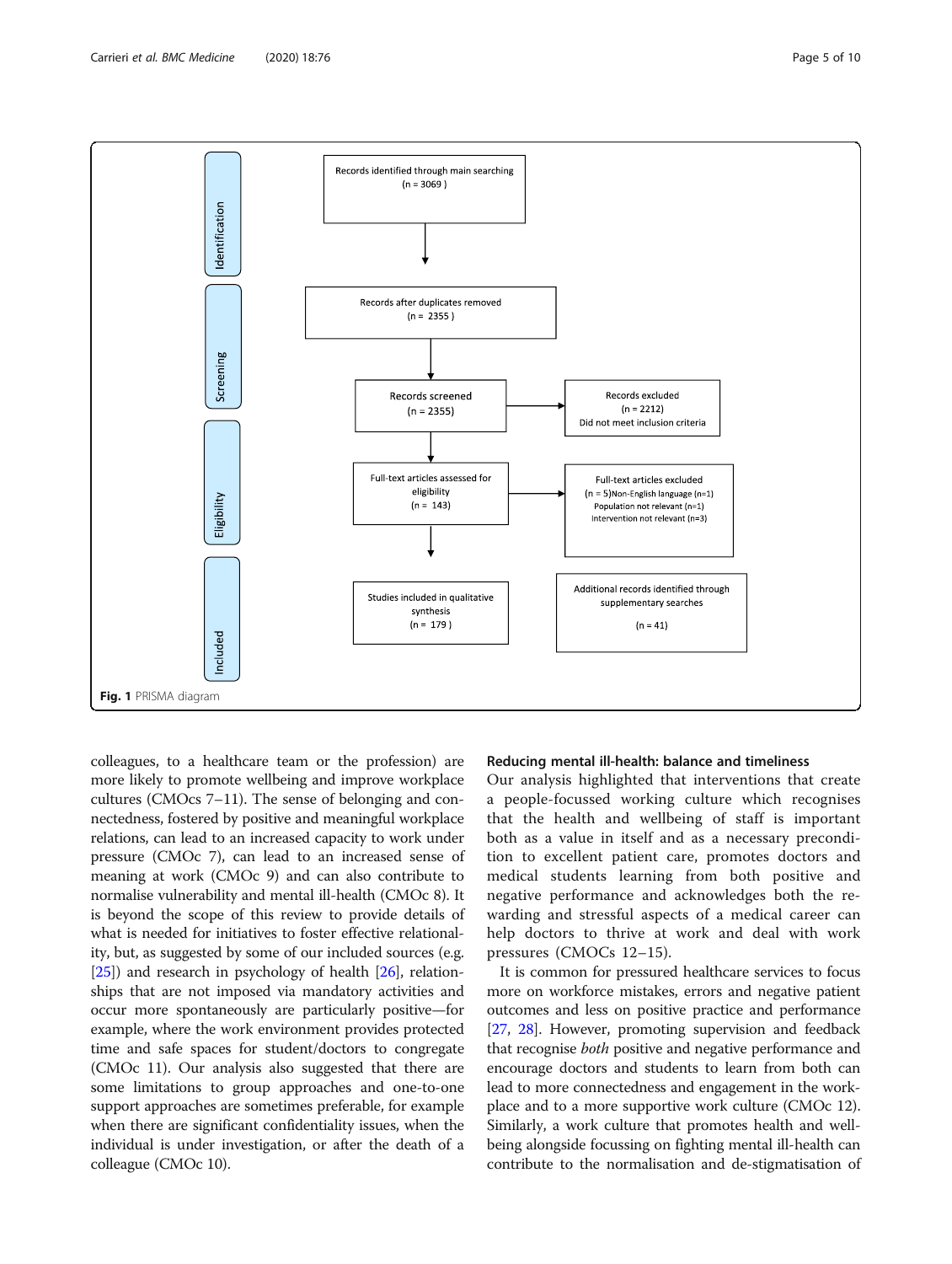# <span id="page-5-0"></span>Table 1 Summary of the CMOcs (programme theory)

|  | (1) Processes leading to mental ill-health in doctors: isolation |  |  |  |  |
|--|------------------------------------------------------------------|--|--|--|--|
|--|------------------------------------------------------------------|--|--|--|--|

|                                                                                                                                                                                                                                                                                                                                                                                                                                                                | (2) Reducing m                                                                           |
|----------------------------------------------------------------------------------------------------------------------------------------------------------------------------------------------------------------------------------------------------------------------------------------------------------------------------------------------------------------------------------------------------------------------------------------------------------------|------------------------------------------------------------------------------------------|
| support structures to enable<br>doctors to do their job are not in<br>place (C), doctors may feel they<br>must make up for the deficiencies<br>of the organisation for patients and<br>colleagues (M). This may contribute<br>to a toxic working culture in which<br>overwork and its negative                                                                                                                                                                 | CMOc 7: Posit<br>meaningful w<br>CMOc 8: Fund                                            |
| When high workload and its<br>negative consequences (e.g.<br>distress, burnout) are normalised<br>(C), overworked or sick doctors<br>may feel they are letting down<br>their colleagues and patients (M).<br>This can contribute to<br>presenteeism (O) and associated<br>negative consequences on mental<br>health (O1) and workforce<br>retention (O2).                                                                                                      | groups<br>CMOc 9: Balar<br>quantity of tir                                               |
| When doctors experience lack of<br>autonomy over their work (C1), and<br>some aspects of their work as less<br>meaningful (C2), they may feel<br>dissatisfied with their job (e.g.<br>because they are unable to do the<br>job they were trained for) (M). This<br>can make doctors more vulnerable<br>to stress and mental ill-health, irre-<br>spective of workload (O).                                                                                     | CMOc 10: Lim                                                                             |
| In a professional culture where<br>mental ill-health and vulnerability<br>may be seen as unprofessional (C),<br>doctors (and medical students)<br>may feel ashamed (M1) or afraid<br>(M2) of not living up to their pro-<br>fessional identity if they experience<br>mental ill-health (or other difficul-<br>ties at work). This can lead doctors<br>(and medical students) to adopt<br>strategies which involve hiding<br>their difficulties from themselves | CMOc 11: 'Ord<br>connect<br>(3) Reducing m<br>CMOc 12: Rec<br>positive and r             |
| Where there is mental health<br>support available for doctors (C1),<br>doctors, who understand the<br>system and that confidentiality is<br>difficult to achieve (C2), may fear<br>that seeking support could<br>jeopardise their career (M) and so<br>they may hide their distress rather<br>than seek support (O).                                                                                                                                           | performance                                                                              |
| When doctors work in physical and<br>emotional isolation (C), they are<br>likely to feel less supported by their<br>colleagues and/or their employing<br>organisation (M1) and/or mistrust<br>of these groups (M2). This can<br>make doctors more vulnerable to<br>work-related pressure and mental<br>ill-health (O).                                                                                                                                         | CMOc 13: Bala<br>of metal ill-he<br>tion of wellbe                                       |
|                                                                                                                                                                                                                                                                                                                                                                                                                                                                | In a workplace in which basic<br>consequences are normalised (O).<br>and colleagues (O). |

# Table 1 Summary of the CMOcs (programme theory) (Continued)

| (2) Reducing mental ill-health: groups, belonging and relationality |  |  |
|---------------------------------------------------------------------|--|--|
|---------------------------------------------------------------------|--|--|

| CMOc 7: Positive and<br>meaningful workplace relations    | Positive and meaningful workplace<br>relations (C) can foster a sense of<br>belonging between colleagues and<br>towards the medical profession (M).<br>This can lead to an increased<br>capacity to work under pressure<br>(O)                                                                                               |
|-----------------------------------------------------------|------------------------------------------------------------------------------------------------------------------------------------------------------------------------------------------------------------------------------------------------------------------------------------------------------------------------------|
| CMOc 8: Functional working<br>groups                      | Working in functional groups (C)<br>can make doctors feel more<br>supported (M1) and more at ease<br>with vulnerability (M2). This can<br>normalise vulnerability (O1) and<br>reduce the stigma around mental<br>ill-health (O2)                                                                                             |
| CMOc 9: Balancing quality and<br>quantity of time at work | When doctors (for different<br>reasons) have less connectedness<br>and meaning at work $(C)$ , they may<br>feel they can only find fulfilment<br>outside work (M1), making it less<br>likely that their condition will<br>improve (O).                                                                                       |
| CMOc 10: Limits of groups                                 | Sick doctors (and medical students)<br>with particularly delicate<br>circumstances (C) may not feel safe<br>to share their problems (M1) and/<br>or may not identify with the other<br>group members (M2). This can<br>result in a dysfunctional group (O1)<br>and intensification of mental ill-<br>health in doctors (O2). |
| CMOc 11: 'Organic' spaces to<br>connect                   | If there are protected times and<br>psychologically safe spaces for<br>students/doctors to congregate<br>within the confines of the work<br>environment (C), students/doctors are<br>likely to bond over whatever is most<br>important to them at that time (M).<br>This may improve connectedness (O).                      |

# ental ill-health: balance and timeliness

| CMOc 12: Recognising both<br>positive and negative<br>performance                     | Where supervision and feedback<br>recognise both positive and negative<br>performance and promote doctors'<br>(and students') learning from both of<br>these (C), doctors (and students) may<br>feel more fairly treated (M1) and<br>more inclined to value their<br>colleagues and employing<br>organisation (M2), potentially leading<br>to more connectedness and<br>engagement at work (O1), and a<br>more supportive work culture (O2). |
|---------------------------------------------------------------------------------------|----------------------------------------------------------------------------------------------------------------------------------------------------------------------------------------------------------------------------------------------------------------------------------------------------------------------------------------------------------------------------------------------------------------------------------------------|
| CMOc 13: Balancing prevention<br>of metal ill-health with promo-<br>tion of wellbeing | In a work environment that actively<br>demonstrates the importance of<br>the balance between health and<br>wellbeing with fighting stress and<br>mental ill-health (C), doctors (and<br>students) are more likely to feel                                                                                                                                                                                                                    |

that caring about their own wellbeing is legitimate (M1) and less afraid to acknowledge vulnerability (M2). This can contribute to a destigmatisation of mental ill-health and vulnerability (O).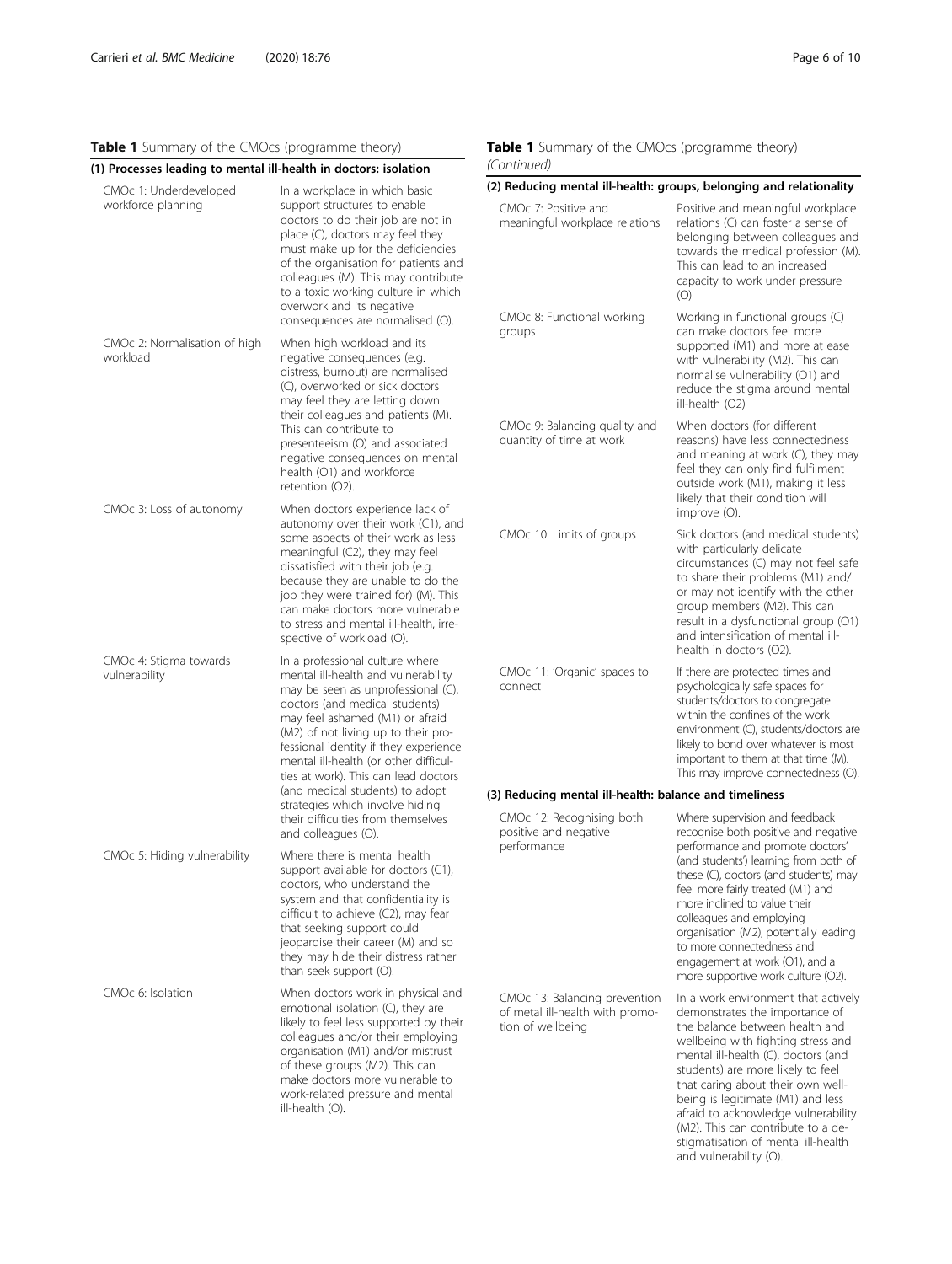Table 1 Summary of the CMOcs (programme theory) (Continued)

| CMOc 14: Acknowledging the<br>positive and negative aspects of<br>the profession | Where both the positive and<br>negative aspects of a medical<br>career are recognised (C), doctors<br>(and medical students) may feel<br>less inadequate and helpless when<br>they or their colleagues experience<br>stress or mental ill-health (M). This<br>may lead to increased capacity to<br>deal with work pressure (O1) and<br>to recognition and acceptance of<br>vulnerability (O2).                                             |
|----------------------------------------------------------------------------------|--------------------------------------------------------------------------------------------------------------------------------------------------------------------------------------------------------------------------------------------------------------------------------------------------------------------------------------------------------------------------------------------------------------------------------------------|
| CMOc 15: Timely support                                                          | Timely support when doctors (and<br>students) are particularly vulnerable<br>(e.g. after a suicide attempt, death<br>of a colleague, addiction) (C) may<br>represent their only source of hope<br>(M) and reduce the intensity of<br>mental ill-health and its related<br>outcomes, including suicide (O).                                                                                                                                 |
| (4) Implementation methods: engendering trust                                    |                                                                                                                                                                                                                                                                                                                                                                                                                                            |
| CMOc 16: Endorsement                                                             | Doctors are less likely to engage<br>with an intervention (O) if it is not<br>endorsed by the employing<br>organisation and senior leadership<br>(C) because they may then lack<br>trust in it (M1) and may also feel<br>frustrated (M2) if they cannot<br>access it due to work constraints.                                                                                                                                              |
| CMOc 17: Expertise                                                               | If those delivering interventions do<br>not have specific training to<br>address the needs of sick doctors<br>(C), the recipients may be less likely<br>to trust the intervention (M) and<br>the intervention may be ineffective<br>(O1) and/or harmful (O2) or not<br>accessed at all (O3).                                                                                                                                               |
| CMOc 18: Engagement                                                              | If doctors (and students) are<br>involved in the development and<br>implementation of interventions<br>(C), the recipients are more likely to<br>trust (M1) and feel ownership (M2)<br>of the intervention. As a result, it is<br>more likely to be used (O1) and to<br>be effective (O2).                                                                                                                                                 |
| CMOc 19: Evaluation                                                              | If the outcomes of interventions<br>and the wellbeing of the workforce<br>are regularly reviewed and<br>monitored (C1), and commitment<br>to act upon the outcome of these<br>regular review exercises is shown<br>(C2, and CMOc 16), then doctors<br>may feel more supported (M) and<br>engage with efforts to tailor these<br>interventions (O1). This may also<br>lead to greater awareness about<br>vulnerability and wellbeing in the |

mental ill-health (CMOc 13). Acknowledging both rewarding and stressful aspects of the medical profession can also help to achieve the same outcomes as it may make students and doctors feel less inadequate when they

workplace (O2).

or their colleagues experience mental ill-health or difficulties at work (CMOc 14).

The timeliness of support, especially when doctors or students are particularly vulnerable (e.g. in relation to traumatic events such as a suicide attempt, addiction and sickness absence), may reduce mental ill-health outcomes, including suicide (CMOc 15).

#### Implementation methods: engendering trust

Our analysis suggests that for an intervention to be successful, it is important to consider not only its content but also how such intervention is implemented: the how is as important as the what. Doctors (and medical students) need to have confidence in an intervention, and those delivering it, for the intervention to be effective (CMOCs 16–19). Interventions are more likely to work if they are endorsed by the senior level of the organisation involved (CMOc 16), those delivering them have adequate training to address the needs of sick doctors' and students' (CMOc 17), doctors (and students) are engaged in their design (CMOc 18) and the outcomes of such interventions are regularly reviewed and effectively acted upon (CMOc 19).

# Discussion

The aim of our realist review was to improve understanding of how, why and in what contexts mental health services and support interventions can be designed in order to minimise the incidence of doctors' and medical students' mental ill-health. Our review identified three important processes leading to mental illhealth: significant and complex workload, organisational management and the professional culture of medicine.

Working relationships, with other doctors and healthcare staff as well as with the organisation, explained a key part of how mental ill-health could be prevented and reduced. Whilst not operating in a linear fashion, meaningful workplace relations and functional working groups are likely to enable the protective mechanisms of <sup>a</sup> sense of belonging and an ease with vulnerability to function. Moreover, the, often implicit, vision set by healthcare organisations and professional bodies about what a medical career entails and how different clinicians are expected to behave could have important implications for mental ill-health. Constructive workplace feedback on performance, an organisation's demonstrable valuing of employees' health and wellbeing and a professional culture that recognises both the rewarding and stressful aspects of a medical career could provide the context for doctors (and students) to contribute to and benefit from an upward cycle of interacting mechanisms such as legitimating their own wellbeing, acknowledging vulnerability, preventing feelings of inadequacy and valuing colleagues. Finally, when doctors and students are affected negatively by significant life events,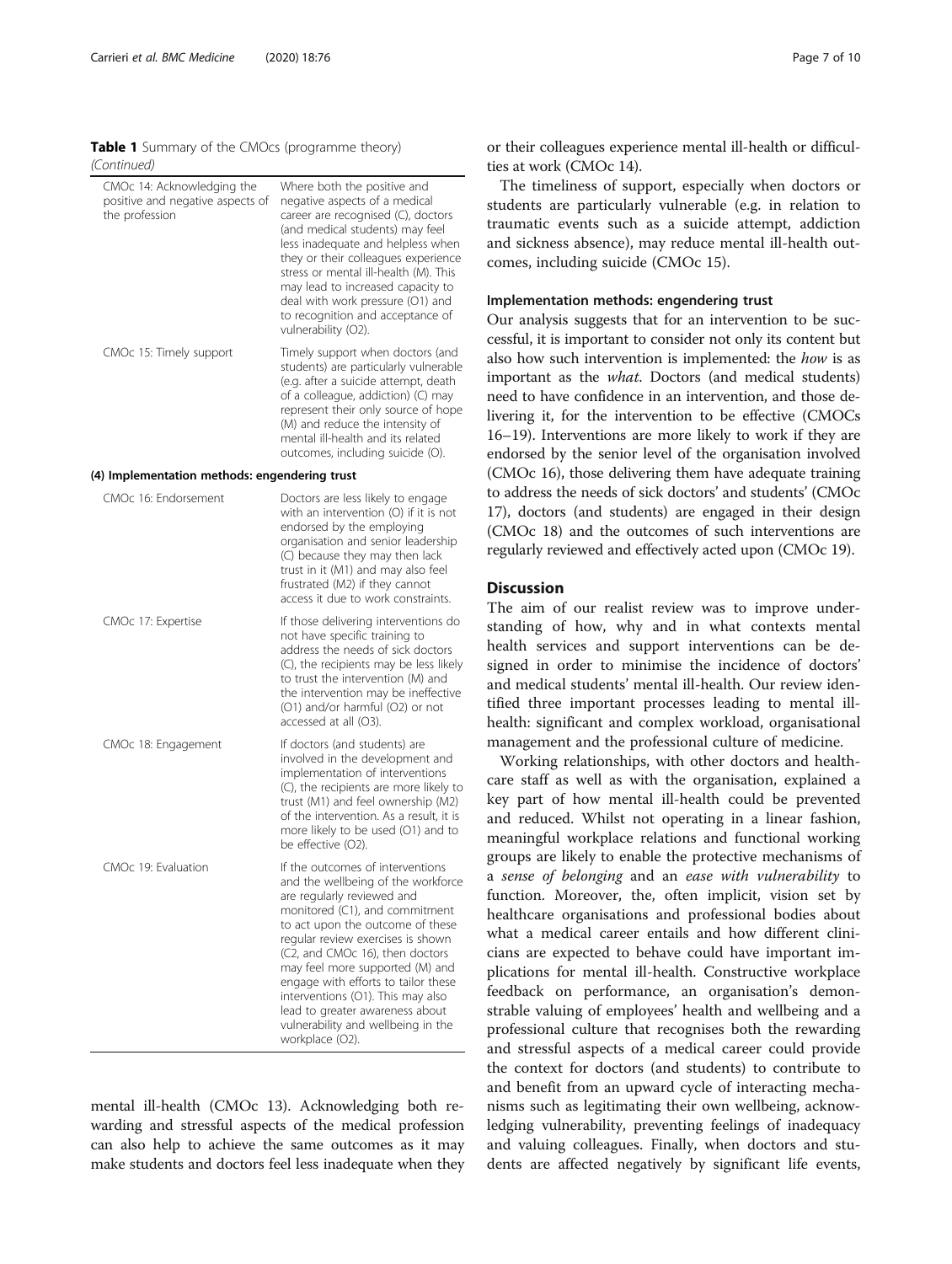<span id="page-7-0"></span>the provision of timely support in the workplace is crucial for hope to play a role in recovery.

Whilst interventions that target individual doctors and students (e.g. to prevent mental ill-health or ameliorate it once established) may address parts of the processes leading to mental ill-health, interventions that address multiple organisational and

Table 2 Key recommendations and principles for refining/ developing strategies to reduce mental ill-health

# Key recommendations and principles for refining/designing strategies to reduce mental ill-health in doctors

| For policy makers                              | Policies that aim to secure the future of the<br>NHS workforce must foster a supportive<br>work culture in which individuals can thrive.<br>Policies and interventions that target the<br>individual in the absence of a supportive<br>work culture are unlikely to succeed. CMOCs<br>1-3, 7-9, 12-14, 16, 19.                                                                                                                                                                                                                                                                                                                 |
|------------------------------------------------|--------------------------------------------------------------------------------------------------------------------------------------------------------------------------------------------------------------------------------------------------------------------------------------------------------------------------------------------------------------------------------------------------------------------------------------------------------------------------------------------------------------------------------------------------------------------------------------------------------------------------------|
| For employers                                  | Ensure influential nominated Board-level re-<br>sponsibility for the wellbeing of staff. This<br>should include regular immersion in practice<br>settings, as well as regular reports on pro-<br>gress against key performance indicators<br>(e.g. absenteeism might be detected by sick-<br>ness absence, rota gaps and vacant posts;<br>presenteeism might be detected by com-<br>plaints and errors; workforce retention might<br>be detected by staff turnover; general staff<br>wellbeing might be detected via annual staff<br>surveys, markers of overwork and occupa-<br>tional health referrals). CMOCs 12-13, 16-19. |
| For team leaders                               | Actively look out for behaviours that may be<br>potentially stigmatising and encourage help-<br>seeking. In performance reviews, emphasise<br>the positive as well as the negative and en-<br>sure the doctor knows their hard work in<br>often challenging circumstances is valued.<br>Make clear that prioritising own health is im-<br>portant for patient care. CMOCs 12-15.                                                                                                                                                                                                                                               |
| For doctors                                    | Recognise when you are working under<br>pressure and, even when your workload is<br>high, prioritise your relationships at work.<br>CMOCs 7-11.                                                                                                                                                                                                                                                                                                                                                                                                                                                                                |
| For other healthcare<br>team members           | Recognise that the whole team may, at<br>times, be providing care under pressure. Try<br>to normalise discussions of struggle in the<br>context of challenging work. CMOCs 7, 8,<br>$11 - 13$ .                                                                                                                                                                                                                                                                                                                                                                                                                                |
| For patients                                   | Know that doctors and other health<br>professionals are usually doing the best job<br>they can in difficult circumstances. A thank<br>you when things go well will always be<br>appreciated! CMOCs 4, 5, 7, 12.                                                                                                                                                                                                                                                                                                                                                                                                                |
| For researchers                                | Use research syntheses and stakeholder<br>involvement to target your research to the<br>areas of greatest need. Research of all kinds<br>will be needed to develop theory and<br>interventions, and design appropriate<br>outcome measures, approaches to<br>evaluation and implementation, in relation<br>to doctors' mental ill-health. CMOCs 1-19.                                                                                                                                                                                                                                                                          |
| For those refining/<br>designing interventions | Adopt our 10 Care Under Pressure principles<br>(see below). CMOCs 1-19.                                                                                                                                                                                                                                                                                                                                                                                                                                                                                                                                                        |

professional issues simultaneously are more likely to be successful.

By undertaking a realist review, we have been able to find, analyse and synthesise data from across disciplinary silos and 'sense check' our findings against feedback from various perspectives. Our multidisciplinary research team worked closely with a large, diverse group of individuals in the stakeholder group and sensemaking groups and 'translated' the findings through these interactions. This was in contrast to much of the research into doctors' mental ill-health identified through our review, which tended to be limited to quite specific perspectives occurring in disciplinary silos [[11](#page-9-0)– [13,](#page-9-0) [15](#page-9-0)]. An important limit of this approach is the lack of consideration of the organisational and structural contexts that may have a detrimental effect on doctors' wellbeing. There are however commentators who have argued that interventions should also focus on organisational support and systemic factors contributing to mental ill-health, rather than on individual doctors [[9,](#page-9-0) [29](#page-9-0), [30\]](#page-9-0)—some have advocated for a shift from 'individual' to 'organisational resilience' [[13](#page-9-0)]. Our study corroborates this multidimensional approach.

The key limitation of our research, in common with all literature-based research methods, is that the findings are only as good as the literature available to synthesise. Most studies about individual- and work-related factors related to doctors' mental ill-health are of a cross-

## Table 3 Principles for use for those refining/designing interventional strategies to tackle doctors' mental ill-health

10 Care Under Pressure principles, for use by those refining/ designing interventional strategies to tackle doctor mental illhealth

1. Be clear about who the intervention is for (given the continuum from full health, to 'under pressure', to mental ill-health).

2. Give options by signposting to a range of interventions (e.g. a 'one stop shop' of local, regional and national resources).

3. Ensure that information about the intervention is readily and rapidly available.

4. Ensure that interventions are accessible to someone who works long and inflexible hours.

5. At the initial enquiry stage, invest time in building trust and normalising stigma and struggle.

6. Provide interventions in groups whenever possible, to prioritise connectedness, relationships and belonging.

7. Ensure interventions for individuals are endorsed by or embedded in the workplace, where possible.

8. Encourage and empower individuals to tackle low-level everyday hassles at work, to free up capacity to deal with bigger issues.

9. Emphasise that prioritising and investing in physical and mental health is essential for optimal patient care.

10. Evaluate and improve the intervention regularly, using data such as numbers and types of attendee, programme adherence and user perceptions.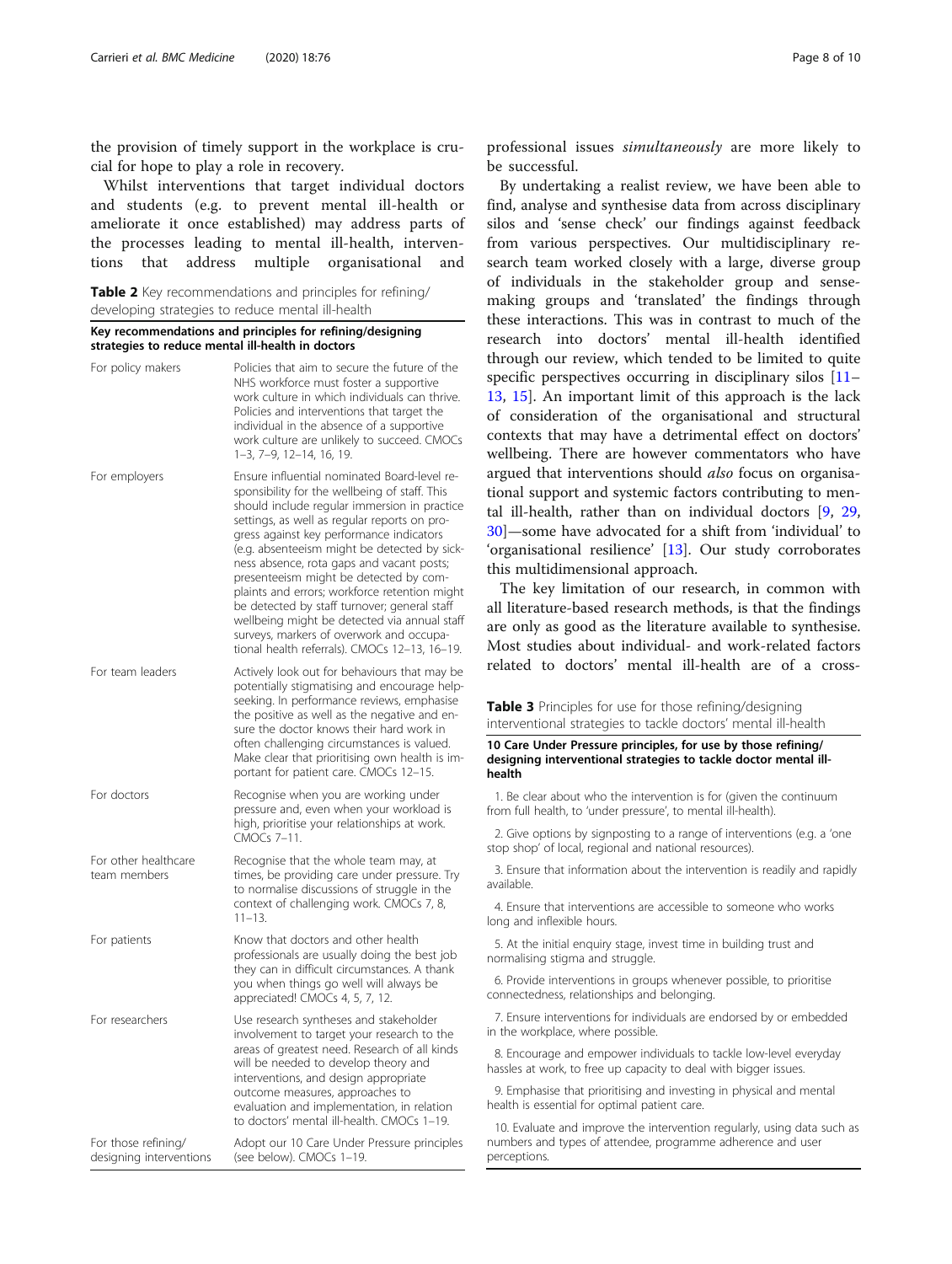<span id="page-8-0"></span>

sectional design; however, it is still epistemologically possible to make causal claims based on such data, especially by combining data of various types, as in a realist review [\[21](#page-9-0), [24\]](#page-9-0). In this review, most of the literature came from the USA, with a smaller component from the UK, which made the interpretation of the relevance of the data from included sources to the UK healthcare setting more challenging. We were assisted through the methodological challenges related to the transferability of our findings to a UK setting by our stakeholder group.

#### Conclusions

Drawing on our analysis and engagement with key stakeholders, we articulated recommendations and implementation principles about intervention strategy design and development for different audiences (Table [2](#page-7-0)). Whilst these recommendations and principles are presented separately to aid comprehension, the interdependency of these levels should be acknowledged in intervention strategy design and development. For example, doctors may not be able to prioritise relationships at work if there are no organisational structures to support this. To maximise the impact of our review and help those refining/designing interventional strategies to tackle doctors' mental ill-health, we also developed 10 'Care Under Pressure' principles, by which existing interventions might be refined, which draw out the interdependence of the different levels (Table [3](#page-7-0)).

To support and bring to life our recommendations and principles, we have developed, with our stakeholders and with two artists and a film maker, a series of graphic illustrations and videos (see Fig. 2 for an example of cartoon about self-care and presenteeism<sup>2</sup>). These have been designed to surface the issues that underpin some of the recommendations and principles—making them more human and accessible.

A significant number of interventions are described in the peer-reviewed and grey literature, but many fall

short of meeting the '10 Care Under Principles' that we have developed through this research. Therefore, evaluating and improving existing interventions is likely to be more effective than developing new ones. The role of undergraduate medical education in forming doctors' professional culture is important for the way it can develop healthy or unhealthy attitudes and behaviours in relation to coping and disclosure. If supportive working cultures can be created and sustained, medical schools could provide an early opportunity to proactively emphasise the importance of looking after one's own health, to normalise discussions of struggle when work is challenging, to recognise the positive and negative aspects of medical careers and to promote an understanding of how and when to seek help.

Future research can build on our realist review to evaluate and refine interventional strategies that have been already implemented, or design, implement and evaluate new ones. For example, the Royal College of Surgeons and Health Education England are piloting a 'modern firm', one of whose main objectives is to make trainees 'feel more valued while also recognising the needs of senior doctors: specifically their own need for training and for time to train and support their junior colleagues' [\[31\]](#page-9-0). Such evaluations might use a realist evaluation approach or a complex intervention trial approach.

# Supplementary information

Supplementary information accompanies this paper at [https://doi.org/10.](https://doi.org/10.1186/s12916-020-01532-x) [1186/s12916-020-01532-x.](https://doi.org/10.1186/s12916-020-01532-x)

Additional file 1. Search 1: Interventions to reduce mental ill health. Additional file 2. Table describing the stakeholder group meetings.

Additional file 3. Table describing the included studies.

Additional file 4. Examples of the citations that provide evidence for each CMOc.

#### Abbreviations

CMOcs: Context-Mechanism-Outcome configurations; ICD: International Classification of Diseases

<sup>&</sup>lt;sup>2</sup>For more information, please visit [http://sites.exeter.ac.uk/cup/.](http://sites.exeter.ac.uk/cup/)